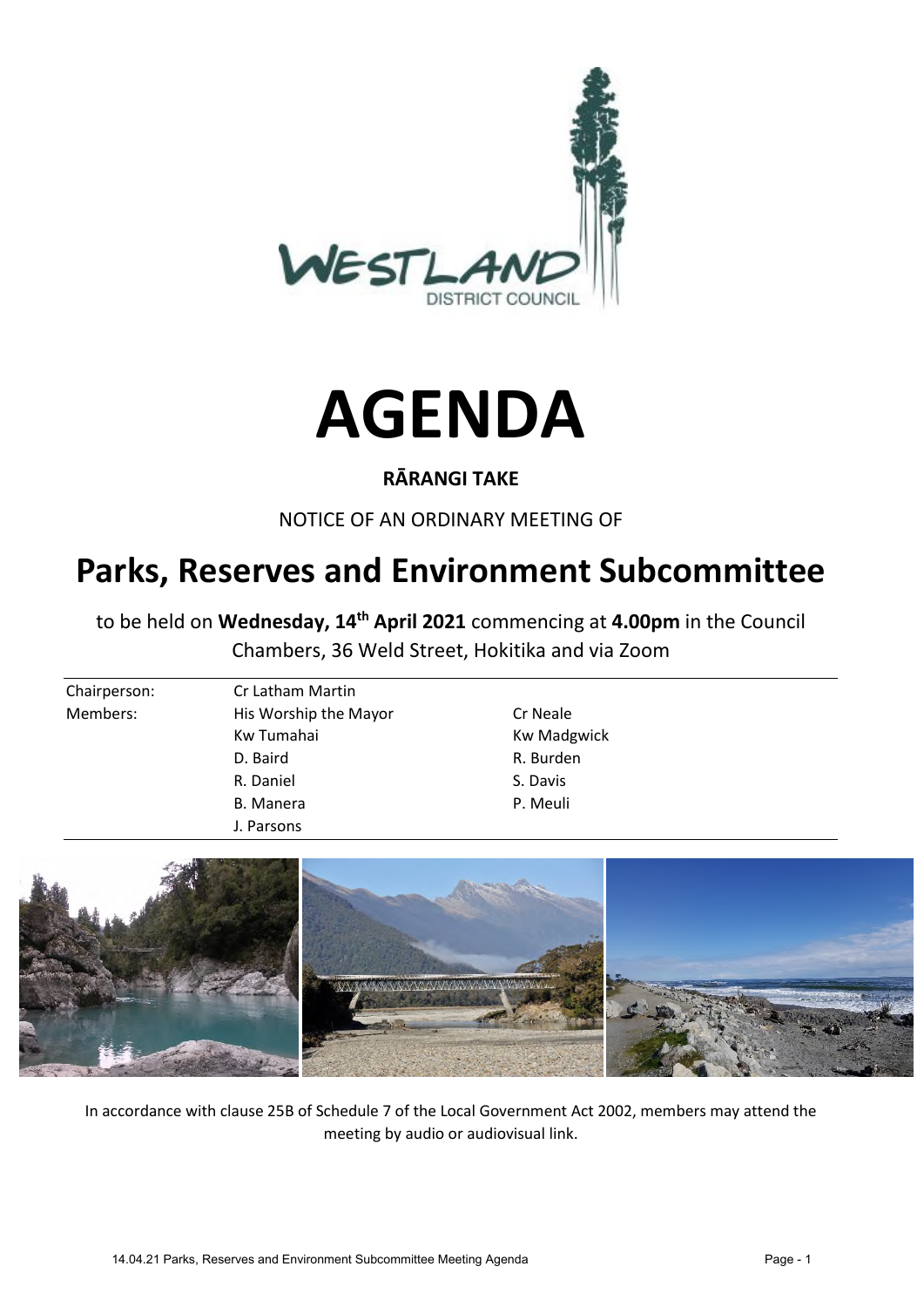## **Council Vision:**

*We work with the people of Westland to grow and protect our communities, our economy and our unique natural environment.* 

## **Purpose:**

The Council is required to give effect to the purpose of local government as prescribed by section 10 of the Local Government Act 2002. That purpose is:

- (a) To enable democratic local decision-making and action by, and on behalf of, communities; and
- (b) To promote the social, economic, environmental, and cultural well-being of communities in the present and for the future.

### **1. NGĀ WHAKAPAAHA APOLOGIES**

#### **2. WHAKAPUAKITANGA WHAIPĀNGA DECLARATIONS OF INTEREST**

Members need to stand aside from decision-making when a conflict arises between their role as a Member of the Council and any private or other external interest they might have. This note is provided as a reminder to Members to review the matters on the agenda, and assess and identify where they may have a pecuniary or other conflict of interest, or where there may be a perception of a conflict of interest.

If a member feels they do have a conflict of interest, they should publicly declare that at the start of the meeting or of the relevant item of business and refrain from participating in the discussion or voting on that item. If a member thinks they may have a conflict of interest, they can seek advice from the Chief Executive or the Group Manager: Corporate Services (preferably before the meeting). It is noted that while members can seek advice the final decision as to whether a conflict exists rests with the member.

## **3. NGĀ TAKE WHAWHATI TATA KĀORE I TE RĀRANGI TAKE URGENT ITEMS NOT ON THE AGENDA**

Section 46A of the Local Government Official Information and Meetings Act 1987 states:

(7) An item that is not on the agenda for a meeting may be dealt with at the meeting if  $-$ 

(a) the local authority by resolution so decides, and

(b) the presiding member explains at the meeting at a time when it is open to the public, -

(i) the reason why the item is not on the agenda; and

(ii) the reason why the discussion of the item cannot be delayed until a subsequent meeting.

(7A) Where an item is not on the agenda for a meeting, -

(a) that item may be discussed at the meeting if  $-$ 

(i) that item is a minor matter relating to the general business of the local authority; and

(ii) the presiding member explains at the beginning of the meeting, at a time when it is open to the public, that the item will be discussed at the meeting; but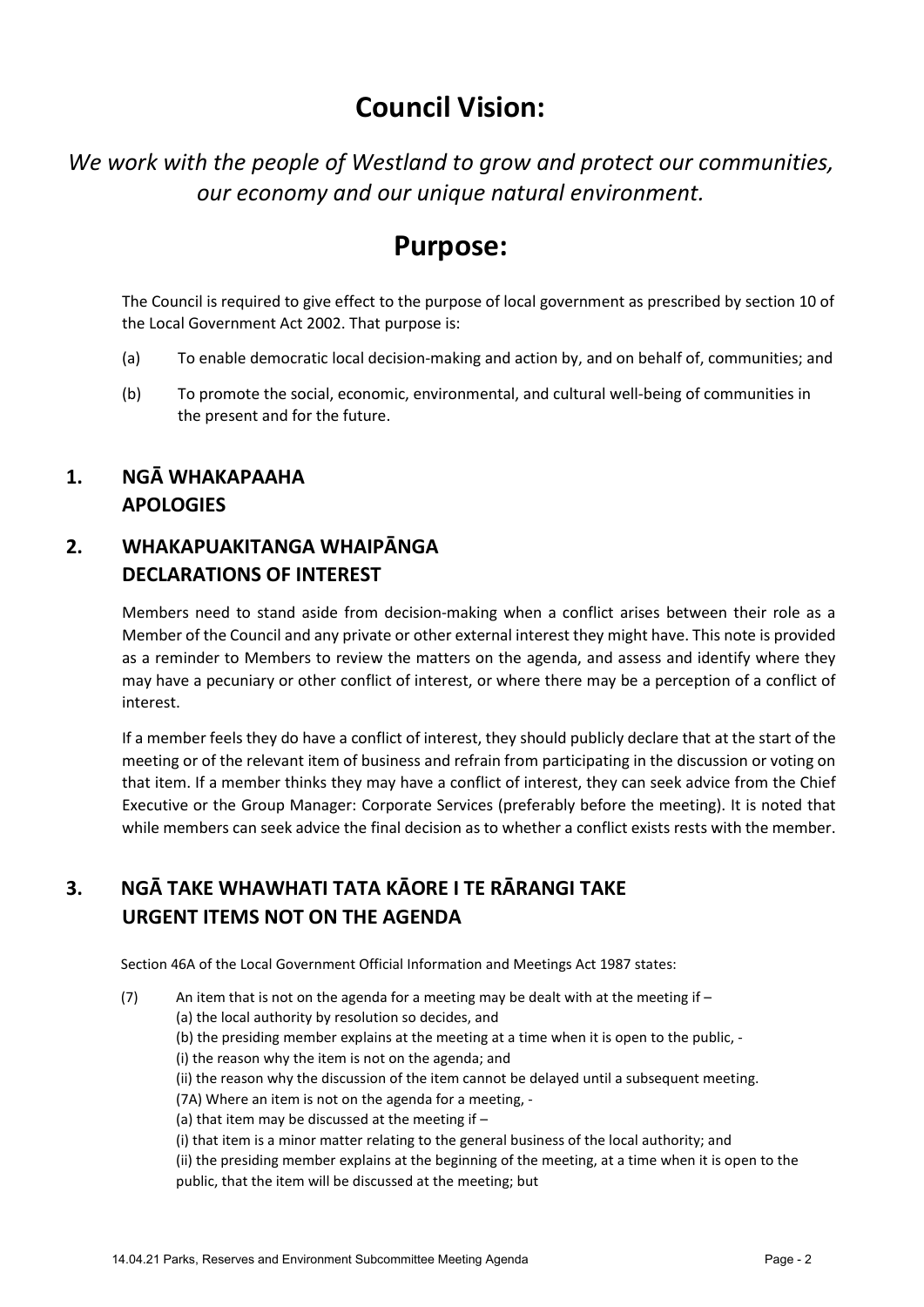(b) No resolution, decision, or recommendation may be made in respect of that item except to refer that item to a subsequent meeting of the local authority for further discussion.

#### **4. NGĀ MENETI O TE HUI KAUNIHERA MINUTES OF MEETINGS**

Minutes circulated separately via Microsoft teams/email

- **Parks, Reserves and Environment Subcommittee Meeting Minutes 18 November 2020**
- **5. ACTION LIST** (Page 4)

#### **6. NGĀ TĀPAETANGA PRESENTATIONS**

• NIL

### **7. PŪRONGO KAIMAHI STAFF REPORTS**

- **Parks and Reserves Contracts Review Verbal Update**  Erle Bencich, Operation Manager, Westland District Council
- **Reserves Tidy Up Action Plan Verbal Update**  Simon Eyre, Property and Projects Supervisor, Westland District Council

#### **DATE OF NEXT PARKS, RESERVES AND ENVIRONMENT SUBCOMMITTEE MEETING – 1 JULY 2021 COUNCIL CHAMBERS, 36 WELD STREET, HOKITIKA AND VIA ZOOM**